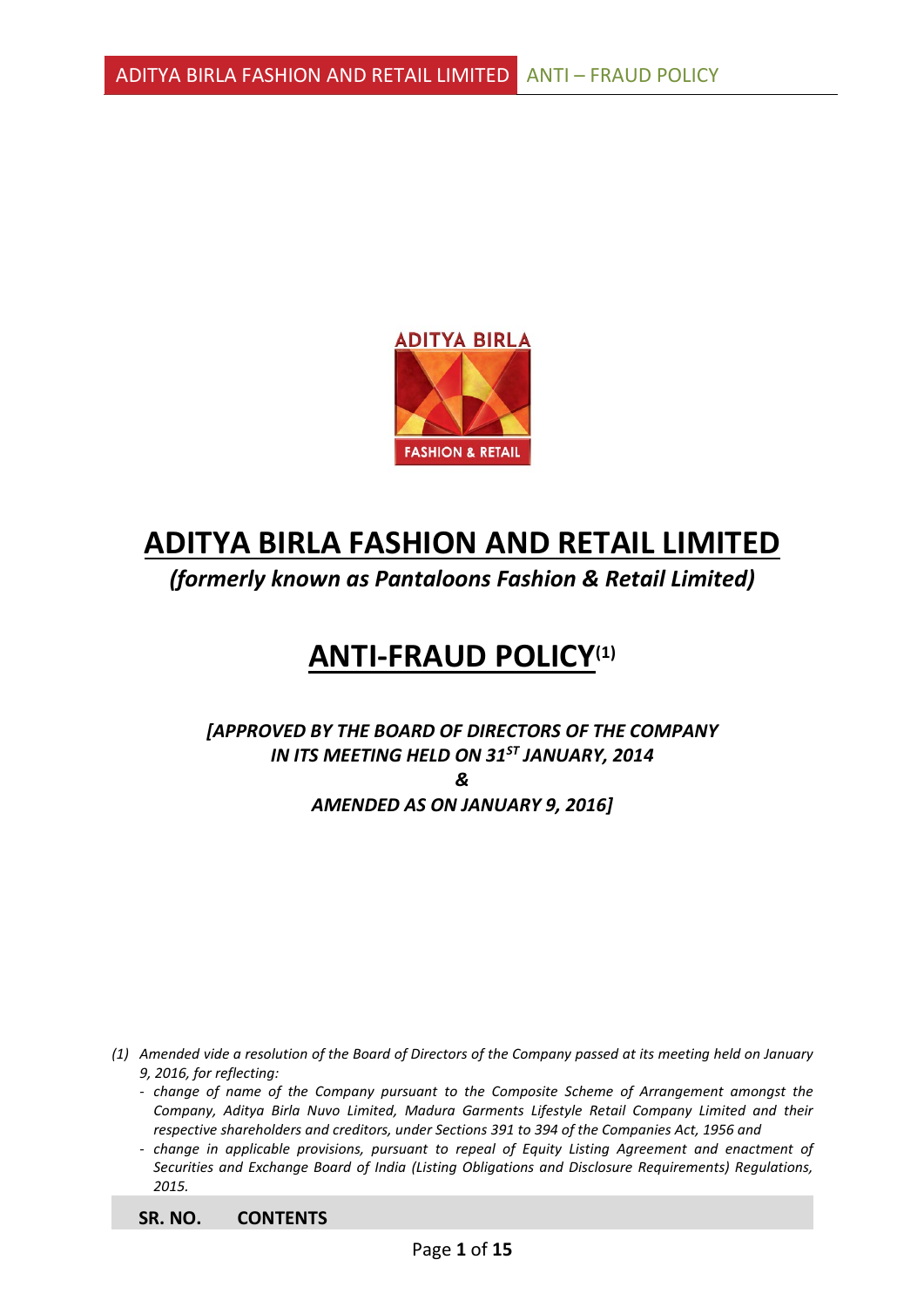- **I INTRODUCTION & BACKGROUND**
- **II SCOPE OF POLICY**
- **III OBJECTIVES OF POLICY**
- **IV DEFINITION OF FRAUD**
- **V OTHER INAPPROPRIATE CONDUCT**
- **VI CONSTITUTION OF COMMITTEES AND REPORTING PROCEDURE A. COMMITTEES AND PROCEDURE OF REPORTING FRAUD**
	- **B. REPORTING PROCESS**
	- **C. IMPORTANT TEMPLATE**
- **VII DISCIPLINARY ACTION**
- **VIII FRAUD PREVENTION**
- **IX PRACTICES TO PROMOTE THIS DOCUMENT**
- **X ADMINISTRATION OF THE POLICY**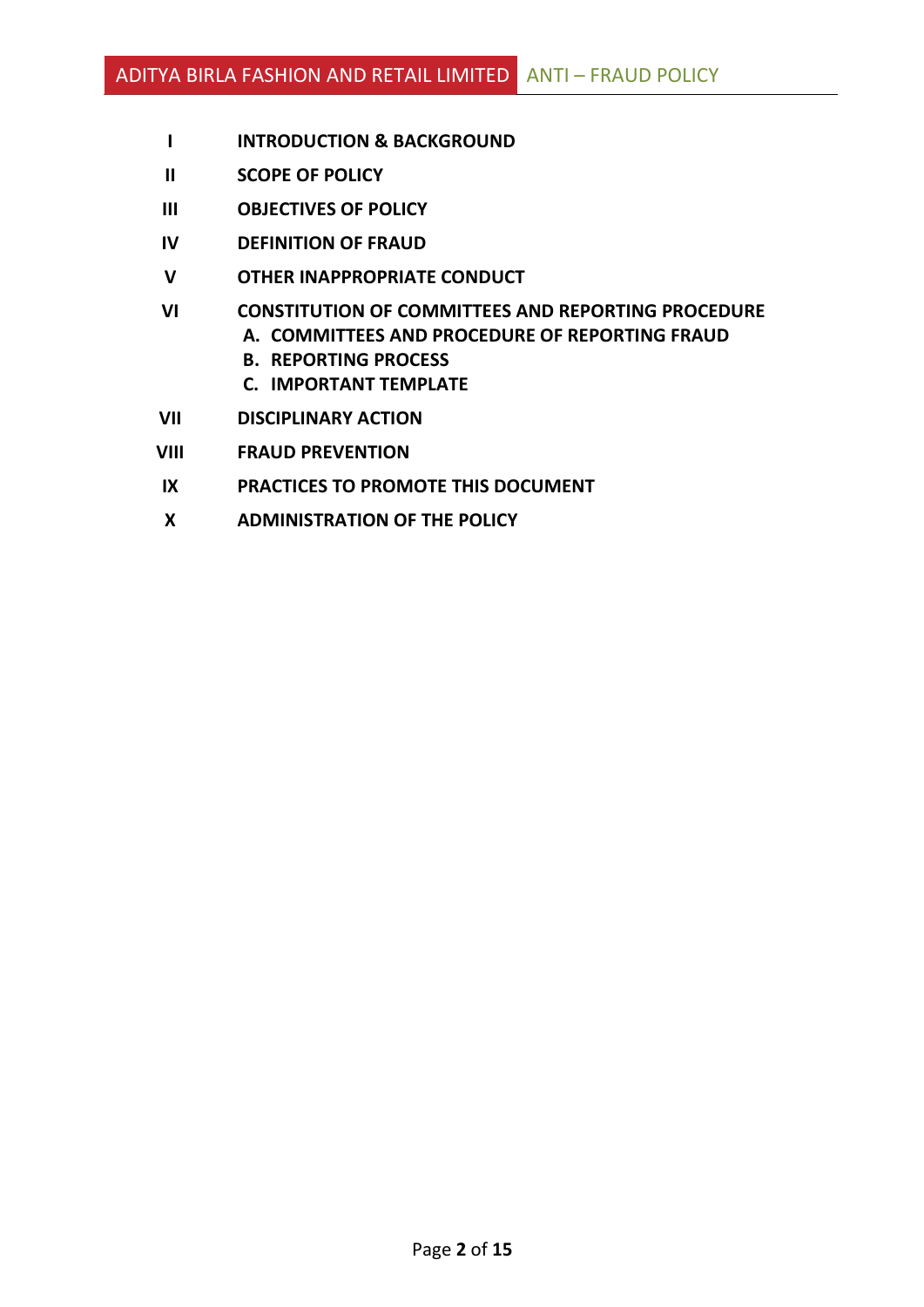#### **I. INTRODUCTION & BACKGROUND**

Fraud is a broad legal concept, majorly encompassing the characteristic of the "intention to defraud" and hence, it usually involves deliberate concealment of the facts. Also, the persons involved in the same may range from the Management, Employees or Third Parties and the same may also involve a single individual or a group of people acting in collusion.

Fraud can occur in all types of organizations, irrespective of their size or type and due to the technologically advanced operations, growing complexities of internal structures of organizations, increasingly transient employees and such other reasons, vulnerability of a Company, to risks emanating from fraud(s), has increased.

However, the risks emanating from the fraud(s), can be reduced through a combination of measures aimed at:

- a. Detecting fraud(s),
- b. Preventing fraud(s)
- c. Deterring the person intending to defraud and
- d. Controlling the fraud(s).

In view of the same, this policy is formed with an intention to put into place "an Anti Fraud Policy" in the Company i.e. Aditya Birla Fashion and Retail Limited (hereinafter referred to as a "**Company**") and with an intention to detect and/or prevent and/or deter and/or control the fraud(s) that may take place in the day to day business of the Company.

The intent of the policy is also to promote consistent legal and ethical organizational behaviour by assigning responsibility for the development of controls and providing guidelines for reporting and conducting investigations of suspected fraudulent behaviour.

Since fraud may be difficult to detect because it often involves concealment of facts through falsification of documents and collusion among staff or third parties, it is important to place a strong emphasis on fraud prevention, which will in turn reduce opportunities for fraud to take place and fraud deterrence, which persuades individuals that they should not commit fraud because of the likelihood of detection and punishment.

#### **II. SCOPE OF POLICY**

The Policy shall apply to all frauds, suspected and/or proven and/or otherwise, taking place in the Company, involving Directors (Whole-time or otherwise), Key Managerial Personnel, other Employees (including contractual employees) as well as Shareholders, Consultants, Vendors, Suppliers, Service Providers, Contractors,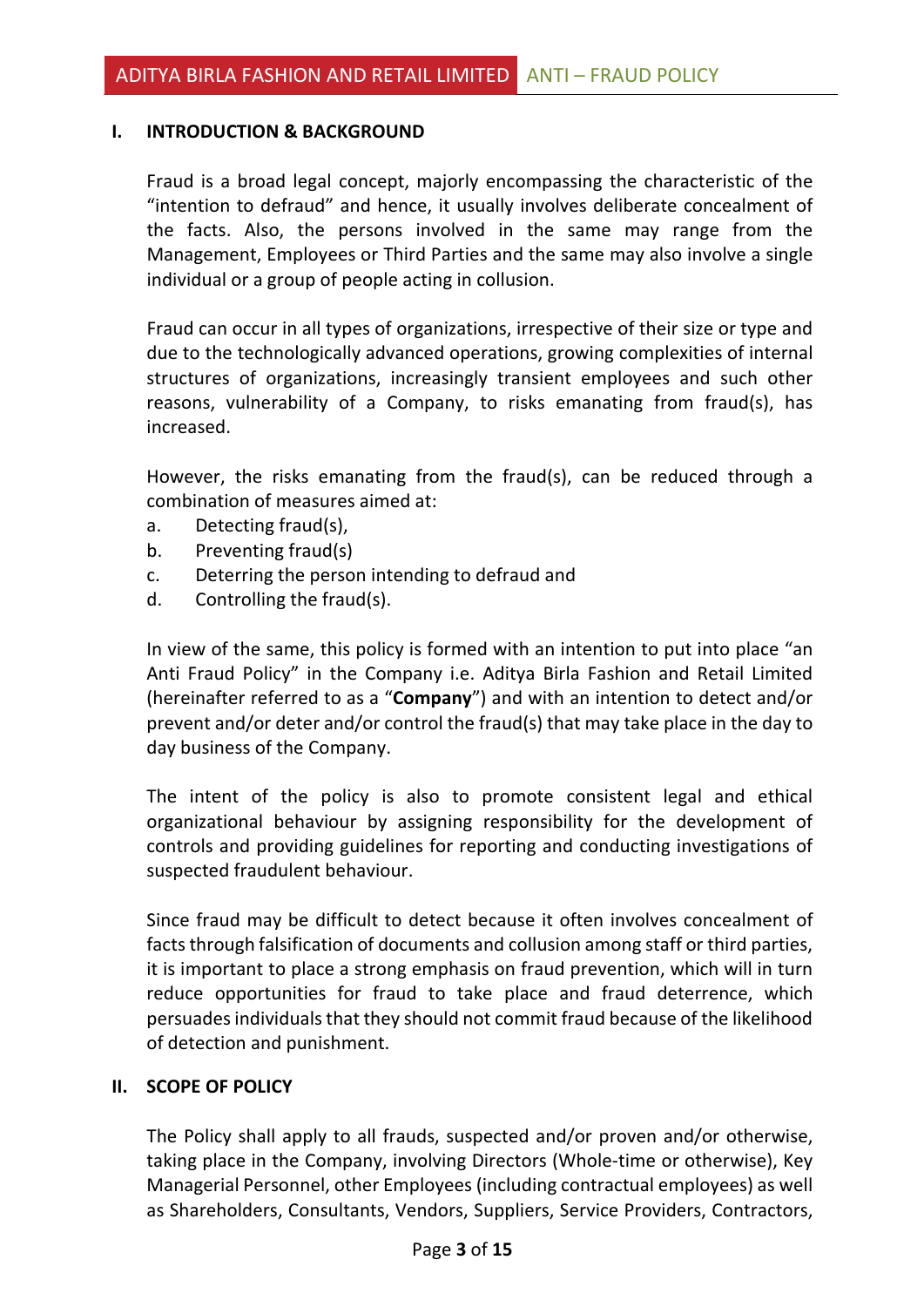Lenders, Borrowers, Outside Agencies and other parties having business relationship with the Company (hereinafter referred to as the "**Person**") and any investigative activity, that will be conducted within as per the provisions of this policy, will be conducted without regard to the suspected person's length of service, position/ title or relationship with the Company.

#### **III. OBJECTIVES OF POLICY**

The policy has been framed to implement controls for providing a system of detection and prevention of fraud, reporting of any fraud or suspected fraud and appropriate dealing of issues relating to fraud.

The policy intends to enumerate the measures that the Company shall implement to deter, prevent, control and detect the fraud(s) in the context of following elements:

- a. Creating and maintaining a culture of honesty and high ethics;
- b. Creating awareness about risks and controls;
- c. Identify and assess the risks of fraud;
- d. Implement the processes, procedures and controls needed to mitigate the risks and reduce the opportunities for fraud; and
- e. Develop an appropriate oversight process.

More specifically, the policy aims at:

- i. Ensuring that the Management of the Company is aware of all fraud(s), misappropriation(s) and other inappropriate conduct(s), suspected and/or proven and/or otherwise, at all times;
- ii. Providing a clear guidance, thereby forbidding any fraudulent activity and actionables in case of any suspected fraudulent activity;
- iii. Providing a mechanism for reporting any incident of fraud or suspected incident of fraud and protect the persons who make a disclosure of fraud, more particularly those persons who report against their managers and/or fellow employees in certain defined circumstances from harassment and/or dismissal and to ensure that the necessary procedure(s) and system(s) exist in the Company and the same are fully functional, thereby reducing and minimizing the incidence(s) of and opportunity(ies) for occurrence of fraud(s), misappropriation(s) and other inappropriate conduct(s), suspected and/or proven and/or otherwise, at all times;
- iv. Providing a procedure for conducting investigations into the fraudulent activities, conducting impartial investigations into fraudulent activities and ensuring that any and all suspected fraudulent activities are fully investigated, dealt with and clearly communicating that such activities are neither allowed nor tolerated; and
- v. Ensuring that the preventive measures are in place and internal control procedures are developed and strengthened on a continuous and ongoing basis, more particularly subsequent to any fraud(s) being identified.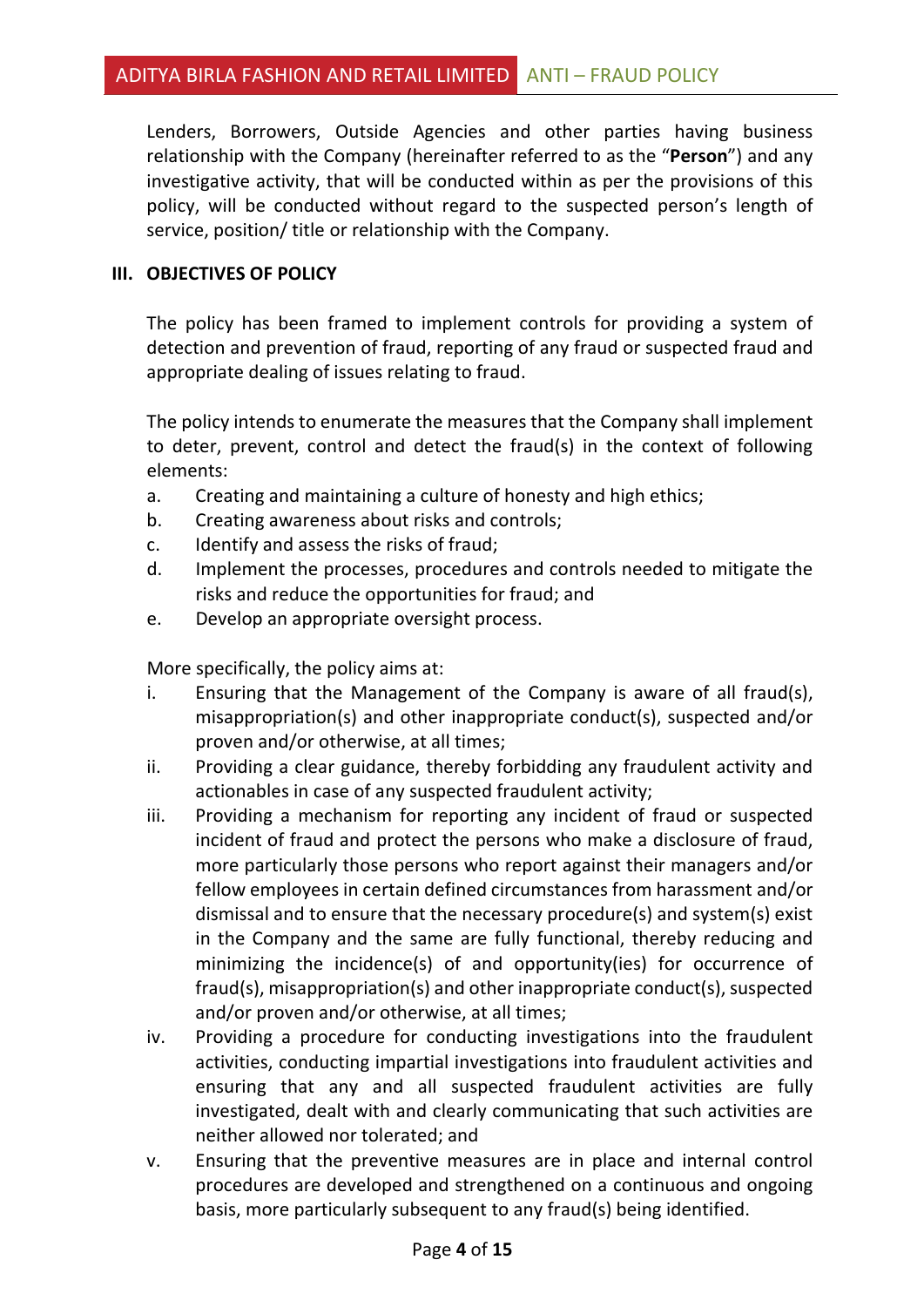#### **IV. DEFINITION OF FRAUD**

Fraud is an operational risk, which might be generally defined as any intentional act or omission designed to deceive others, resulting in the Company suffering a loss and/or the perpetrator achieving a gain.

As per the provisions Explanation (i) of S. 447 of the Companies Act, 2013, "fraud" in relation to affairs of a company or any body corporate, includes any act, omission, concealment of any fact or abuse of position committed by any person or any other person with the connivance in any manner, with intent to deceive, to gain undue advantage from, or to injure the interests of, the company or its shareholders or its creditors or any other person, whether or not there is any wrongful gain or wrongful loss.

Fraud may include a range of irregularities and illegal acts more particularly characterized by intentional deception or misrepresentation, which an individual knows to be false or does not believe to be true and which is likely to result in some unauthorized benefit to him/her or to another person.

The term Fraud shall include but not be limited to the acts mentioned hereunder:-

- i. Execution of a document on behalf of the Company, with malafide intention and ulterior motive, with an intention to gain wrongful advantage and/or with an intention to cause wrongful loss to the Company;
- ii. Forgery or wrongful alteration of any document belonging to or the Company;
- iii. Forgery or alteration of a cheque, bank draft or any other financial instrument and/or document etc.;
- iv. Misappropriation and mis-utilisation of funds, securities, supplies or other assets of the Company etc.;
- v. Willful suppression of facts/ deception in matters of appointments, placements, tender committee recommendations, entity and project appraisal, submission of reports, etc. as a result of which a wrongful gain(s) is made to one and /or wrongful loss(s) is caused to the others;
- vi. Utilization of the Company funds for personal purposes;
- vii. Authorizing or receiving payments for goods/products not supplied or services not rendered;
- viii. Destruction, disposition, removal of record(s) or any other asset(s) of the Company with an ulterior motive to manipulate and misrepresent the facts so as to create suspicion/ suppression of facts/ cheating as a result of which factual assessment/ decision can't be arrived at;
- ix. Impropriety In the handling or reporting of money or financial transactions;
- x. Profiteering as a result of insider knowledge of company activities;
- xi. Disclosing and/or providing by any means of communication, any confidential information related to the Company, to outside parties;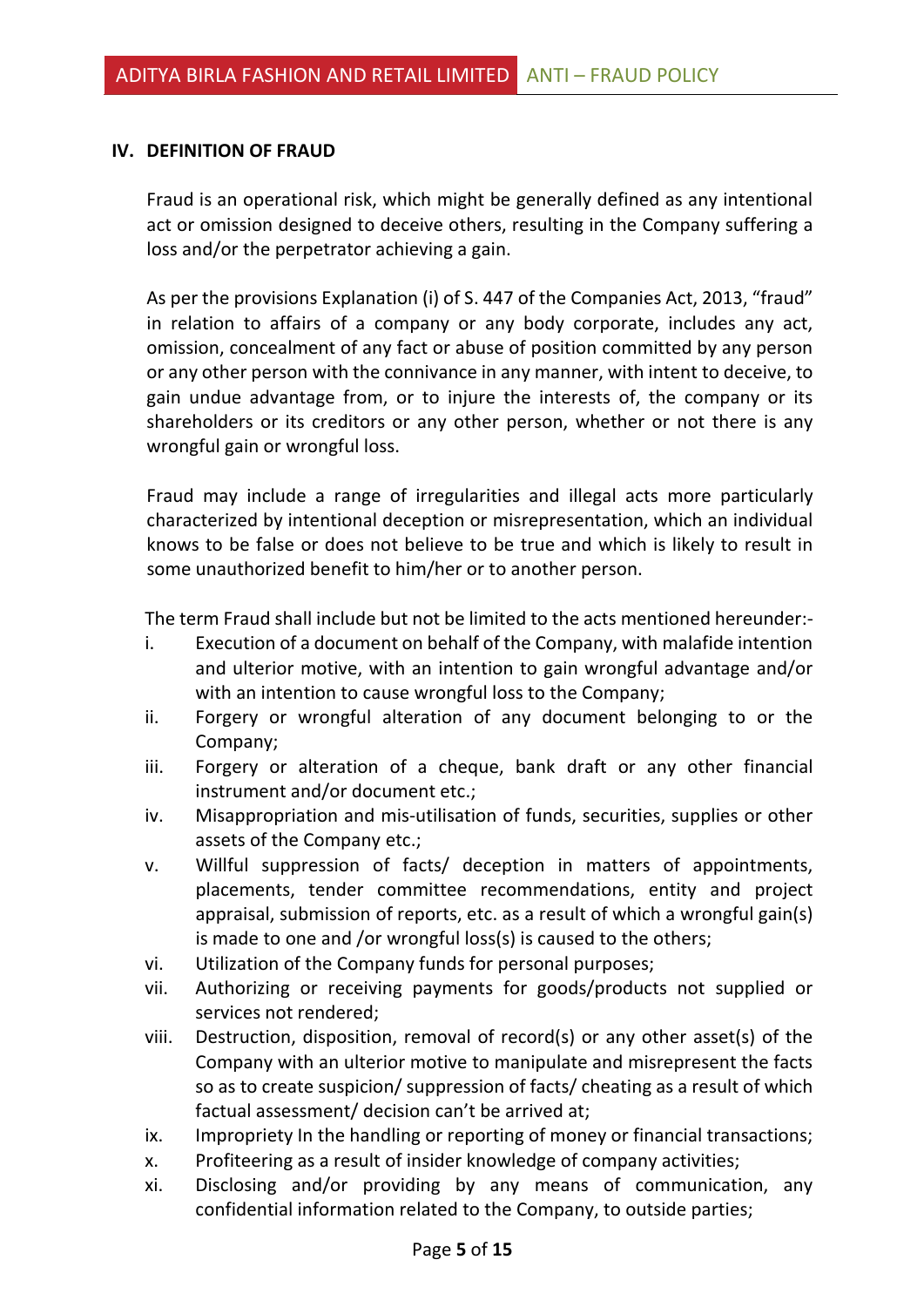- xii. Accepting or seeking anything of material value from contractors and/or vendors and/or lenders and/or borrowers and/or persons providing services/ materials to the company in contravention of Aditya Birla Group Code of Conduct (including the receipt of excessive gifts or accepting or seeking anything of material value from contractors, vendors or persons providing services/materials to the Company);
- xiii. Diversion to an employee or outsider of a potentially profitable transaction;
- xiv. Concealment or misrepresentation of transactions, assets or liabilities;
- xv. Expense report fraud (e.g. claims for services or goods not actually provided);
- xvi. Loss of intellectual property (e.g. disclosing confidential and proprietary information to outside parties);
- xvii. Conflicts of Interest resulting in actual or exposure to financial loss;
- xviii. Vendor fraud;
- xix. Embezzlement (i.e. misappropriation of money, securities, supplies, property or other assets);
- xx. Cheque fraud (i.e. forgery or alteration of cheques, bank drafts or any other financial instrument);
- xxi. Payroll fraud;
- xxii. Corruption;
- xxiii. Fraudulent financial reporting (e.g. forging or alteration of accounting documents or records; intentional concealment or misstatement of transactions resulting in false records or misleading statements; intentional failure to record or disclose significant information accurately or completely);
- xxiv. Improper pricing activity;
- xxv. Unauthorized or illegal use of confidential information (e.g. profiteering as a result of insider knowledge of company activities);
- xxvi. Unauthorized or illegal manipulation of information technology networks or operating systems;
- xxvii. Any similar or related inappropriate conduct.

(*This list is only indicative and not intended to exhaustive*).

In addition to all that is stated hereinabove and in all other applicable laws, the term "fraud" shall include any misappropriation(s) and/or inappropriate conduct(s) and/or false representation and/or concealment of a material fact and/or any other illegal act committed intentionally to cause wrongful gains to self or others and /or wrongful loss to others.

Fraud can be further distinguished as "Internal Fraud" and "External Fraud". Internal fraud involves at least one internal person, whereas external fraud is committed solely by third parties without any assistance or collusion of an internal person, however both resulting in the Company suffering a loss and/or the perpetrator achieving a gain.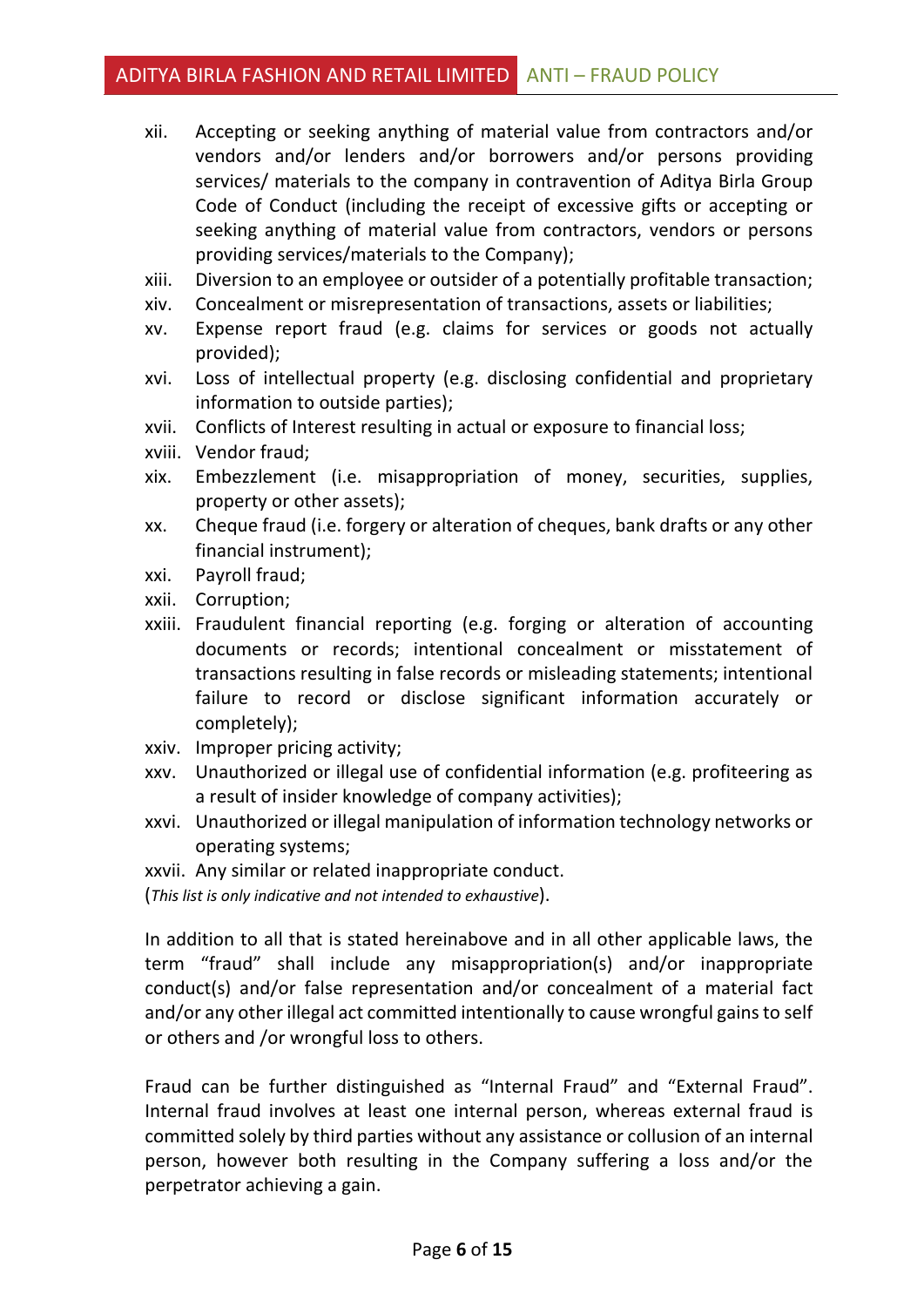#### **V. OTHER INAPPROPRIATE CONDUCT**

Suspected improprieties concerning an employee's moral, ethical, or behavioural conduct, should be resolved by Human Resource Head separately.

However, if there is any question as to whether an action constitutes fraud or not, the matter shall be referred to the Committees constituted as per this policy for guidance.

#### **VI. CONSTITUTION OF COMMITTEES AND REPORTING PROCEDURE**:

#### **A. COMMITTEES AND PROCEDURE OF REPORTING FRAUD**

Any incidence of fraud can be reported by using the means of the whistle blower policy. The complainant:

1. Can write to the relevant Value Standards Committee which is formed under Values Policy of the Company. The information about name of members and list of Value Standards Committee (VSC) at various levels, their e-mail id are available as below:-

| <b>Business Level Value Standards Committee</b> |                                                                                                                                                                                  |  |
|-------------------------------------------------|----------------------------------------------------------------------------------------------------------------------------------------------------------------------------------|--|
| <b>Business</b>                                 | <b>Email</b>                                                                                                                                                                     |  |
| Apparels - Aditya<br><b>Birla</b>               | Managing.Director@abfrl.adityabirla.com<br>CEO.Pantaloons@abfrl.adityabirla.com<br>CFO.Pantaloons@abfrl.adityabirla.com<br>CPO@abfrl.adityabirla.com<br>CS@abfrl.adityabirla.com |  |

Zonal Level Complaints committee at each Zonal Office

A zonal level complaints committee is constituted at each zone. The zonal level complaints committee will receive and investigate the complaints raised by employees in the respective zones and stores in those zones

| <b>Zonal Level Value Standards Committee</b> |                                  |  |
|----------------------------------------------|----------------------------------|--|
| Zone                                         | <b>Email ID</b>                  |  |
| West                                         | Pantaloons.WZVSC@adityabirla.com |  |
|                                              |                                  |  |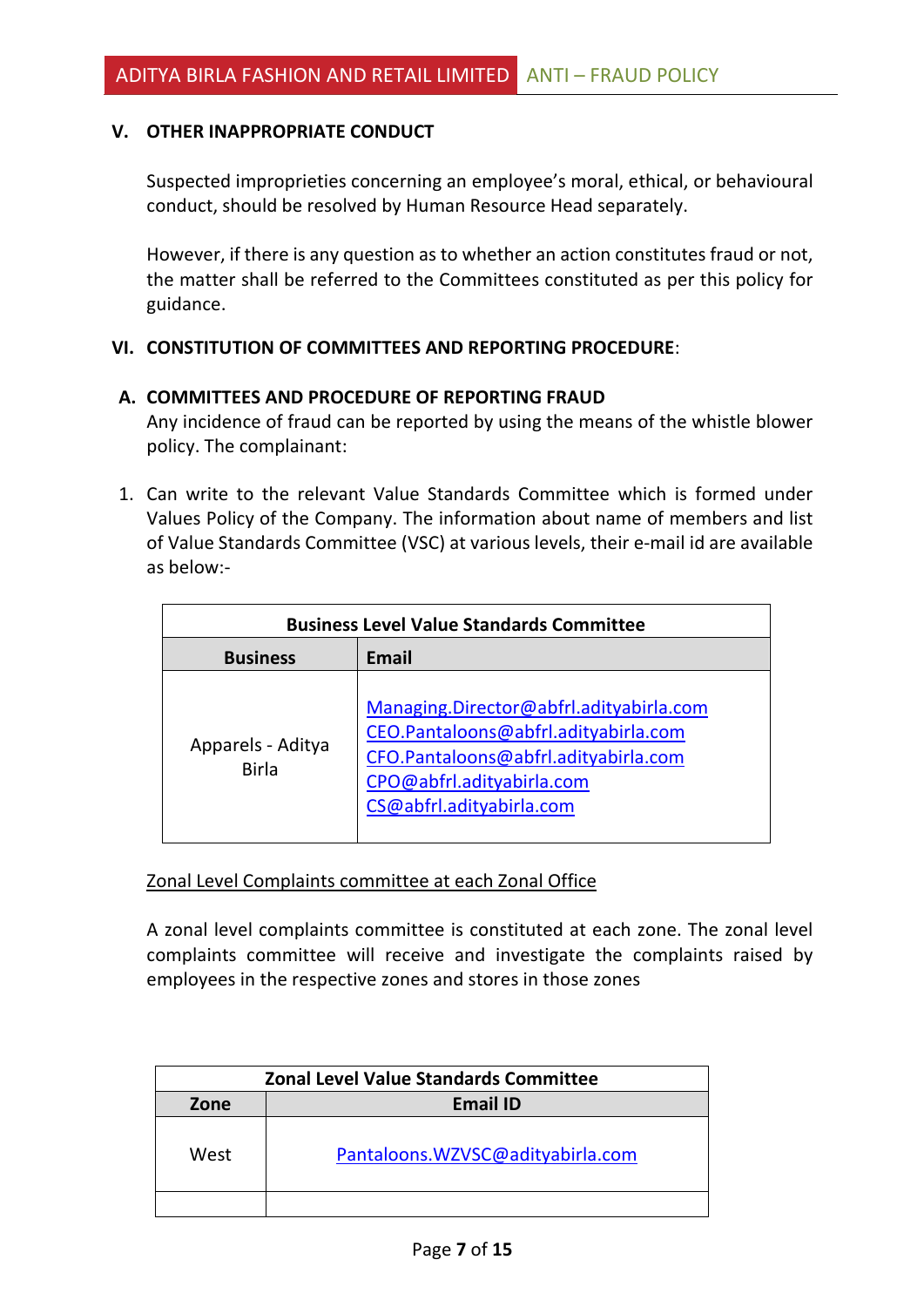| East         | Pantaloons.EZVSC@adityabirla.com |
|--------------|----------------------------------|
| South        | Pantaloons.SZVSC@adityabirla.com |
| <b>North</b> | Pantaloons.NZVSC@adityabirla.com |

- 2. A Complainant can send a complaint to the ethics hotline by calling on a toll free number 1800 103 9868, or write to [abg.whistleblower@ethicshelpline.in](mailto:abg.whistleblower@ethicshelpline.in), or send a fax on 1800 103 9868 or mail it to P. O. Box No 71, DLF Phase 1, Qutub Enclave, Gurgaon – 122002, Haryana. This is operated by an independent third party vendor.
- 3. By writing to the Chief Human Resource Officer or Company Secretary, as these officials are duty bound to share the complaint with the Ethics Hotline.

Procedure for dealing with a complaint of fraud

- 1. A Complainant identifies fraud which may include non-adherence of Group Values or Aditya Birla Fashion and Retail Limited' Code of Conduct by any employee or a segment of the organization, will compile information that supports the case.
- 2. The Complainant sends the complaint to the Value Standards Committee or ethics hotline.
- 3. Upon receipt of information, the secretary of the relevant Values Standard Committee will first do a preliminary investigation to check whether the complaint seems to be genuine and falls under the purview of whistle blower policy. If complaint is sent with malicious intent, then the committee will take appropriate disciplinary action against the Complainant.
- 4. If complaint does not fall under purview of whistle blower policy, then same would be redirected to the right forum. For  $eg - If$  complaint is related to sexual harassment, same will be forwarded to the Complaints Committee and would be dealt as defined under. – Policy to Prevent Sexual Harassment at the Workplace If complaint is related to a personal grievance, e.g. appraisal rating, promotion etc, it will be forwarded to the relevant Chief Human Resource Officer.
- 5. Once established that the case needs investigation, the secretary of the Value Standards Committee after discussion with the committee shall appoint a team to investigate the case, with utmost confidentiality. The investigative team can be a pool of internal people specially trained to investigate or can be an external agency specialized to investigate such cases.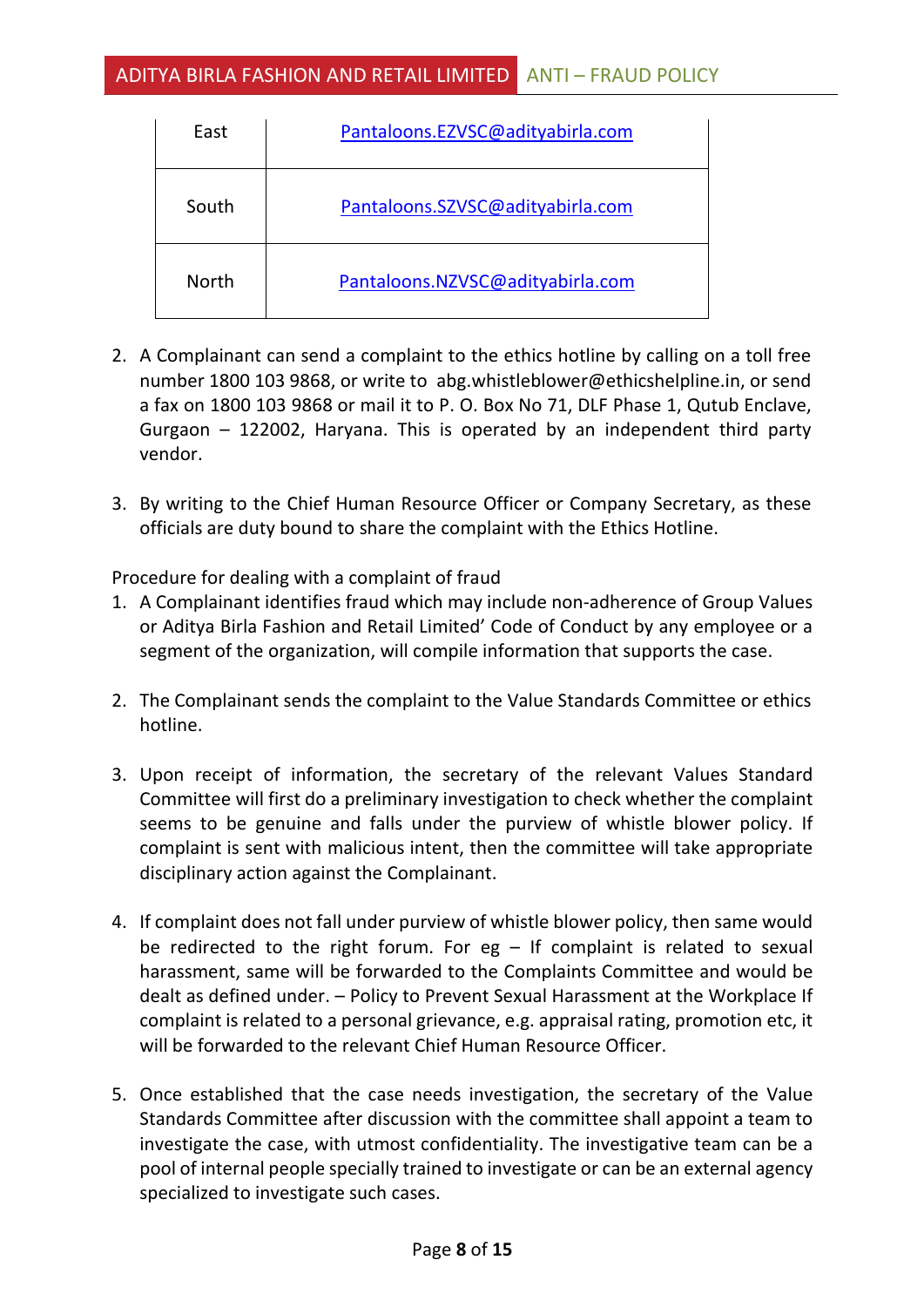## ADITYA BIRLA FASHION AND RETAIL LIMITED ANTI – FRAUD POLICY

- 6. Under no circumstances, the secretary, investigation team and the committee would reveal / disclose the identity of the "accused" to anyone else (including the immediate manager) – other than all those who are required to know about the case.
- 7. The investigation team should work towards ensuring that the investigation is completed by following the laws of the land and principles of natural justice within 3 weeks of the complaint being reported. If the investigation cannot be completed within 3 weeks, then the committee needs to have very valid and strong reasons for the same.
- 8. Once the investigation is completed, the secretary will submit the report of investigation to the committee and the committee will then decide on the quantum of punishment to be given. While deciding on this, the committee will consider the following:
	- o Severity of the misconduct/ fraud
	- o Impact on the Organization (Reputation, Financial / Non Financial)
	- o Past record of the accused
	- o Past precedence of treating similar violations (a summary of the same will be kept with Organization Effectiveness portfolio at Group Human Resources)
- 9. The punishment shall constitute a minimum of written warning and may lead to withdrawal of last increment/ demotion, withholding promotion, dismissal from service and/ or even prosecution in a court of law.
- 10.Once the report is received, the committee will put its recommendation and forward it to the respective Management team. The team will consider the recommendation and decide on appropriate action within 15 days of receiving the recommendation.
- 11.While implementing the recommendation, the management will ensure that the name of the complainant and the person accused is kept confidential at all times.
- 12.In case the complainant or the person accused is not satisfied with the decision of the relevant Value Standard Committee, he/she has the option to appeal within 7 days of the order, to the next higher-level committee.
- 13.Based on the appeal, the next higher-level committee will decide whether to reinvestigate / relook at the quantum of punishment. The next higher-level committee will close the case within 21 days of receiving the appeal.
- 14.If the charges framed on the accused are found to be false after investigation, it is very essential to demonstrate that the employee's dignity is respected. Hence, the Business Head / Unit Head should thank the employee personally for having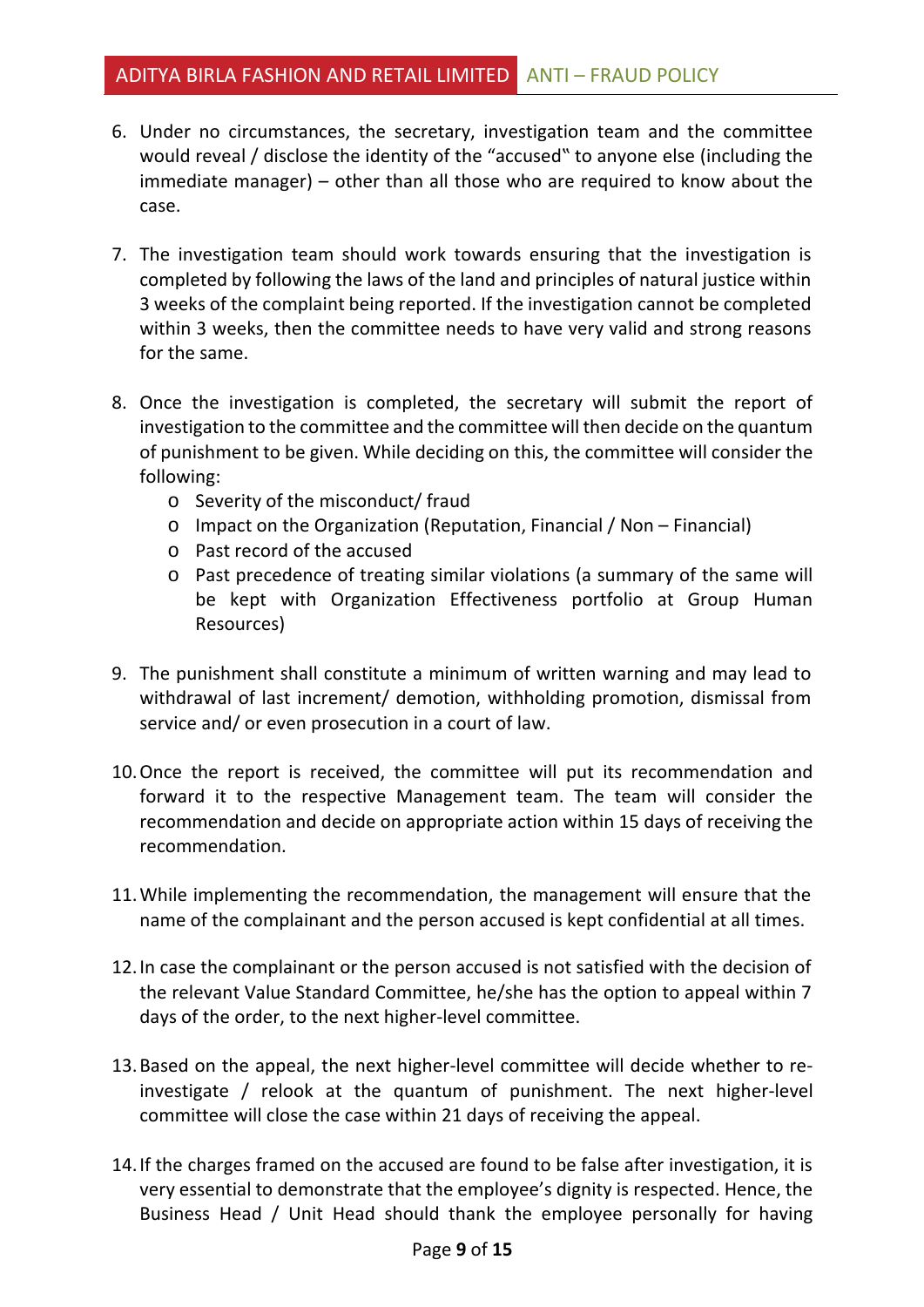cooperated in the process. A formal closure letter has to be sent informing that the charges have not been proved during the investigation process and hence he / she are fully exonerated of all the charges.

#### **B. REPORTING PROCESS**

Information relating to all frauds involving amount of Rs. 10 Lakhs (Rupees Ten Lakhs only) and above each to be reported to the Audit Committee of the Board of Directors/ Board of Directors at its next meeting, after the same are proved in the final investigation by Business Level Committee.

#### **C. IMPORTANT TEMPLATE**

Annexure 1 – Template for reporting Fraud.

#### **VII. DISCIPLINARY ACTION:**

Failure to comply with this policy would attract the disciplinary action in the following cases:-

- a. A person who is engaged in any form of fraud is subject to disciplinary action.
- b. A person who suspects or discovers fraudulent activity and fails to report the same as required by this policy or a person who intentionally reports false or misleading information is subject to disciplinary action.
- c. An employee of the department in which fraud is committed does not pass to the Respective Complaints Committee each and every report of suspected fraud made by an employee or other person is subject to disciplinary action.

#### **VIII.FRAUD PREVENTION**

- a. The Management shall ensure detection and prevention of fraud by establishing procedures, checks and controls to prevent fraud and detect fraud as and when it occurs.
- b. In addition to the above, the Management will be responsible to  $-$ 
	- (i) Educate employees with the types of improprieties that might occur in their area;
	- (ii) Create a culture whereby employees are encouraged to report any fraud or suspected fraud which comes to their knowledge, without any fear of victimization;
	- (iii) Promote employee awareness of ethical principles subscribed to by the Company.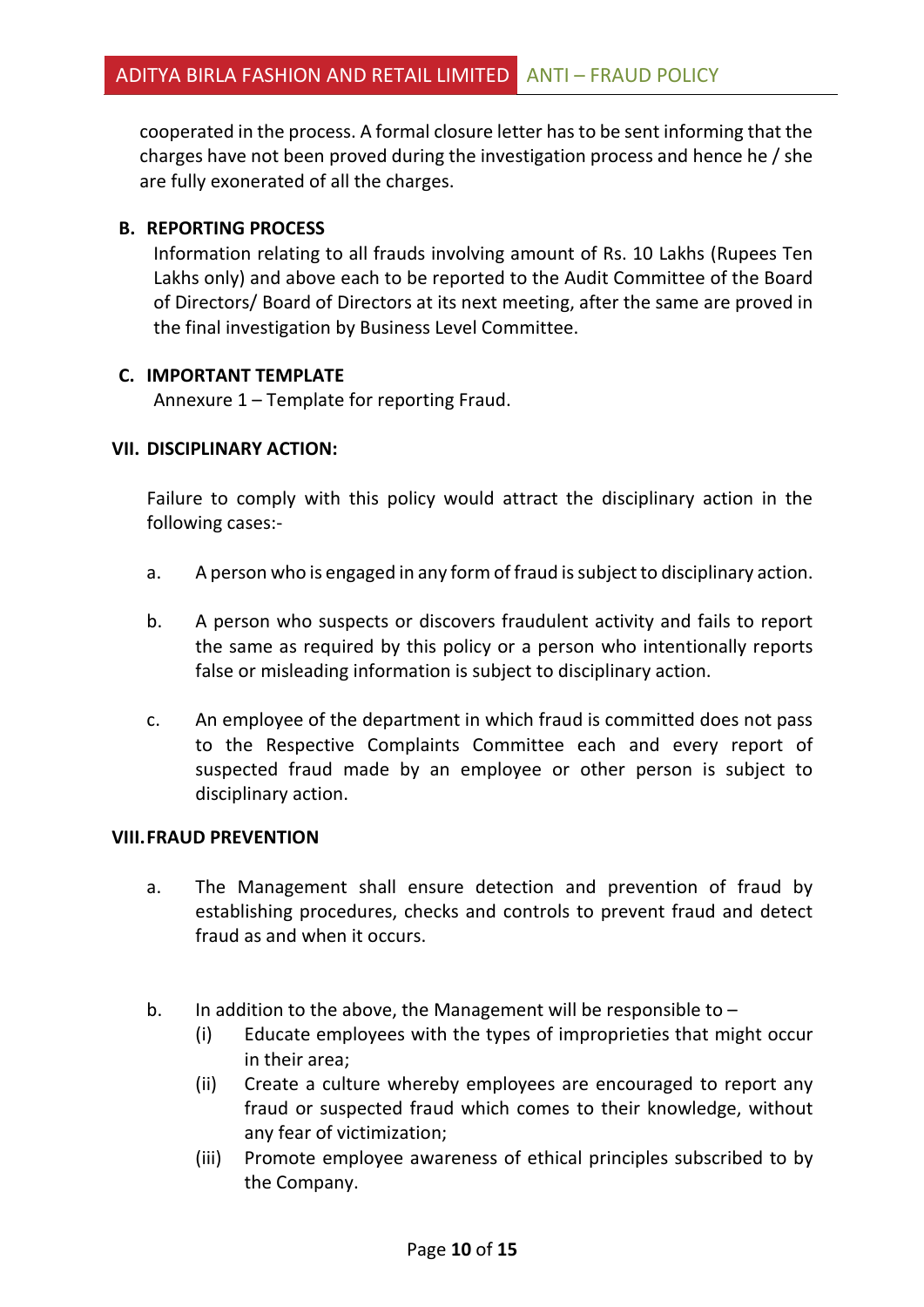c. Amendments shall be made in the general conditions of contracts, sanctions, loan/ subsidy/ grant agreements of the Company wherein all bidders/ service providers/ vendors/ lenders/ borrowers/ consultants etc. shall be required to certify that they would adhere to anti fraud Policy of the Company and not indulge or allow anybody else working in the Company to indulge in fraudulent activities and would immediately apprise the Company of the fraud/suspected fraud as soon as it comes to their notice. In case of failure to do so, the Company may debar them for future transactions.

This condition shall form part of documents both at the time of submission of loan/ subsidy/ grant application and execution of loan/ subsidy/ grant agreements and contracts with suppliers and service providers.

d. The Company will send the employees for attending training programmes, seminars and workshops on detection and prevention of fraud.

### **IX. PRACTICES TO PROMOTE THIS DOCUMENT**

- a. The Company will circulate the information about this policy document, from time to time, to the concerned persons.
- b. Employees will be reminded of this policy document by their supervisors during their performance evaluations.
- c. New employees will be trained on this policy document during the orientation. They will be provided with a copy of this policy document, with examples of what should be reported.
- d. The Company shall inform both potential and existing clients about this Policy or any amendments thereof, through online upload of this Policy via Company's web site or any other mode as may be deemed to be necessary in that regard.

### **X. ADMINISTRATION OF THE POLICY:**

Zonal Complaints Committee(s) and the Business Level Complaints Committee of the Company shall be responsible for administration, interpretation, application and periodical review of this policy. However, the decision of the Managing Director will be final in the case of difference in the interpretation of any of the clauses in the Policy.

Further, the Managing Director is empowered to recommend and approve any amendment in the policy, suo moto or on the recommendation of the Business Level Complaints Committee. However, such amendment shall be reported to the Audit Committee of the Board of Directors/ Board of Directors in its next meeting.

\_\_\_\_\_\_\_\_\_\_\_\_\_\_\_\_\_\_\_\_\_\_\_\_\_\_\_\_\_\_\_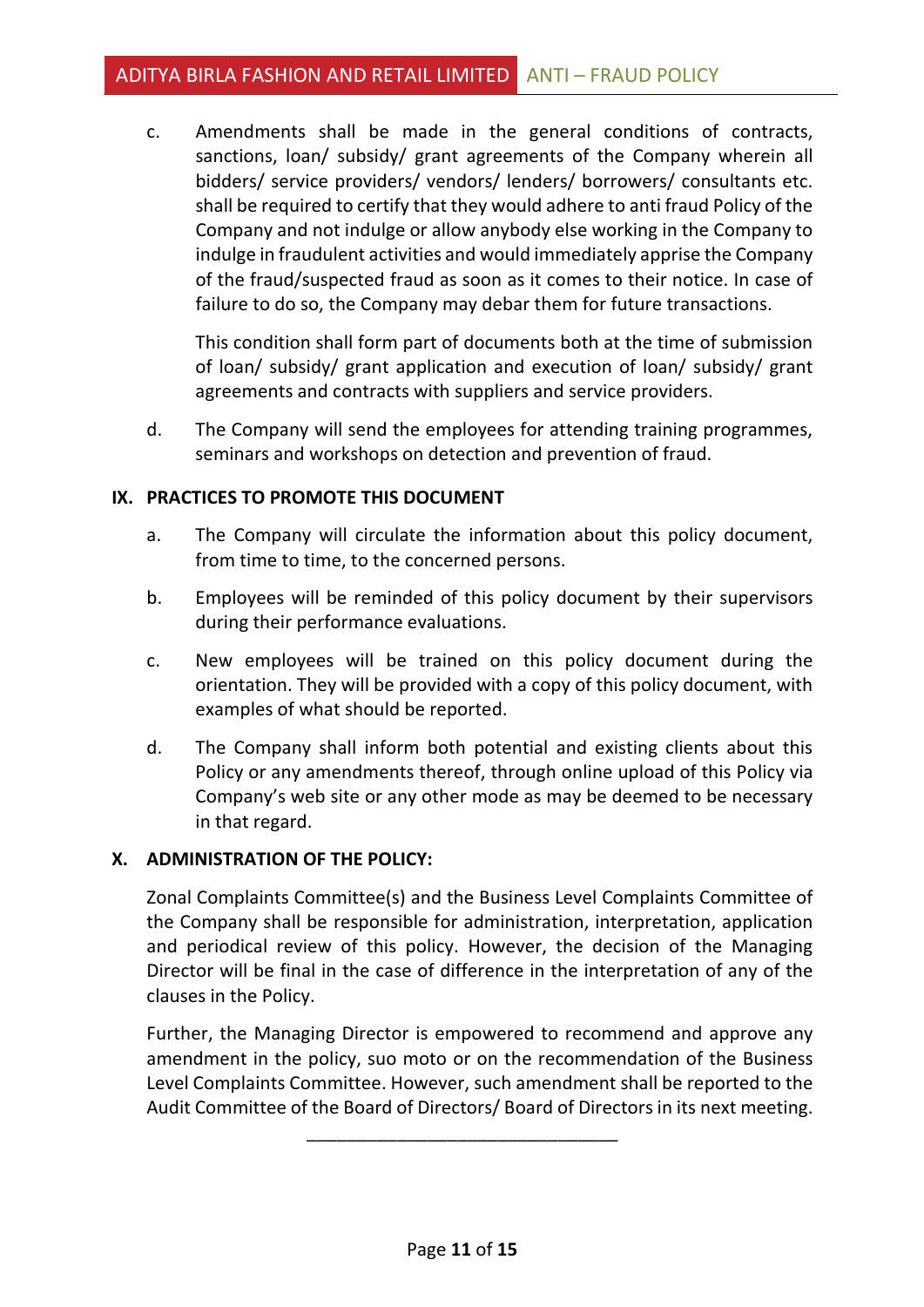## **Annexure 1 – Template for Reporting Fraud**

**To: Value Standards Committee <at Business or Zonal level>:** 

**\_\_\_\_\_\_\_\_\_\_\_\_\_\_\_\_\_\_\_\_**

**Please select the applicable incident type(s) from the list below that best describes the issue(s) you are reporting. Please note that multiple issues can be selected**

| 1.  | Misappropriation of company assets or resources                                                    |  |
|-----|----------------------------------------------------------------------------------------------------|--|
| 2.  | <b>Conflict of interest</b>                                                                        |  |
| 3.  | Inappropriate sharing of confidential information                                                  |  |
| 4.  | Financial fraud of any nature                                                                      |  |
| 5.  | Violation of gifts and entertainment policy                                                        |  |
| 6.  | Non-adherence to safety guidelines                                                                 |  |
| 7.  | Inaccurate financial reporting                                                                     |  |
| 8.  | <b>Bribery &amp; Corruption</b>                                                                    |  |
| 9.  | Insider trading                                                                                    |  |
| 10. | Other forms of Harassment - Victimization, Bullying,<br>Discrimination etc. 11. Social Media Usage |  |
| 11. | Misuse of authority                                                                                |  |
| 12. | Environment, health and safety                                                                     |  |
| 13. | Concurrent employment                                                                              |  |
| 14. | Others                                                                                             |  |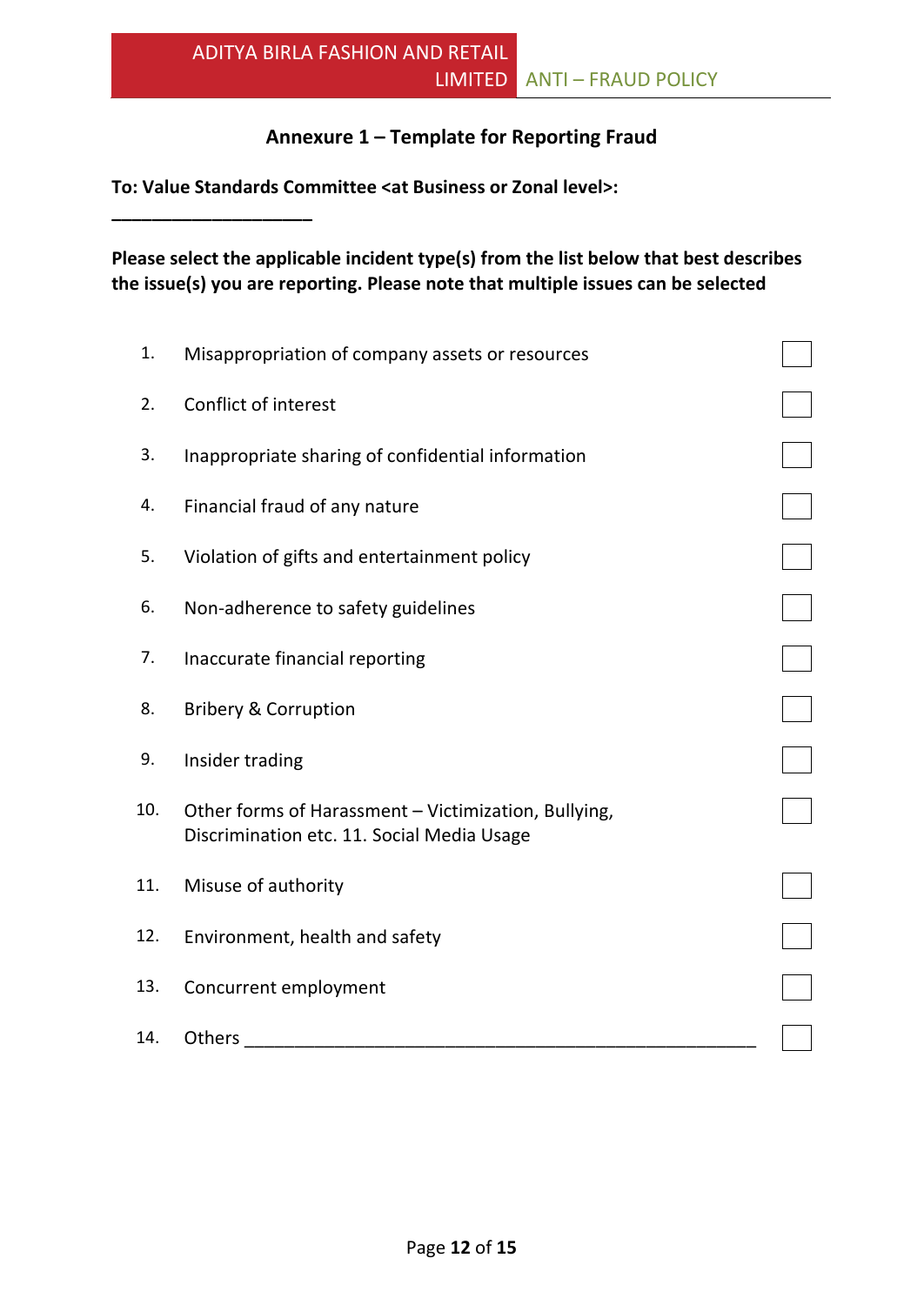### **Please provide name, designation and department of the person(s) involved?**

|              | Name | Department | Designation |
|--------------|------|------------|-------------|
| Individual 1 |      |            |             |
| Individual 2 |      |            |             |
| Individual 3 |      |            |             |
| Individual 4 |      |            |             |

**When did the incident occur?** (Please provide tentative date if you do not know the exact date)

\_\_\_\_\_\_\_\_\_\_\_\_\_\_\_\_\_\_\_\_\_\_\_\_\_\_\_\_\_\_\_\_\_\_\_\_\_\_\_\_\_\_\_\_\_\_\_\_\_\_\_\_\_\_\_\_\_\_\_\_\_\_\_\_\_\_\_\_

\_\_\_\_\_\_\_\_\_\_\_\_\_\_\_\_\_\_\_\_\_\_\_\_\_\_\_\_\_\_\_\_\_\_\_\_\_\_\_\_\_\_\_\_\_\_\_\_\_\_\_\_\_\_\_\_\_\_\_\_\_\_\_\_\_\_\_\_

\_\_\_\_\_\_\_\_\_\_\_\_\_\_\_\_\_\_\_\_\_\_\_\_\_\_\_\_\_\_\_\_\_\_\_\_\_\_\_\_\_\_\_\_\_\_\_\_\_\_\_\_\_\_\_\_\_\_\_\_\_\_\_\_\_\_\_\_

#### **Please confirm the location of the incident**

\_\_\_\_\_\_\_\_\_\_\_\_\_\_\_\_\_\_\_\_\_\_\_\_\_\_\_\_\_\_\_\_\_\_\_\_\_\_\_\_\_\_\_\_\_\_\_\_

**\_\_\_\_\_\_\_\_\_\_\_\_\_\_\_\_\_\_\_\_\_\_\_\_\_\_\_\_\_\_\_\_\_\_\_\_\_\_\_\_\_\_\_\_\_\_\_\_**

#### **How did you find out about this incident?**

#### **How long has this been occurring for?**

- Less than a month
- 1-6 months
- 6-12 months
- Greater than 12 months

**Please provide a detailed description of the incident. To enable your company to act on your complaint, you are requested to provide specific information where possible including names, location, date, time etc. Please note that this field is limited to 5,000 characters.**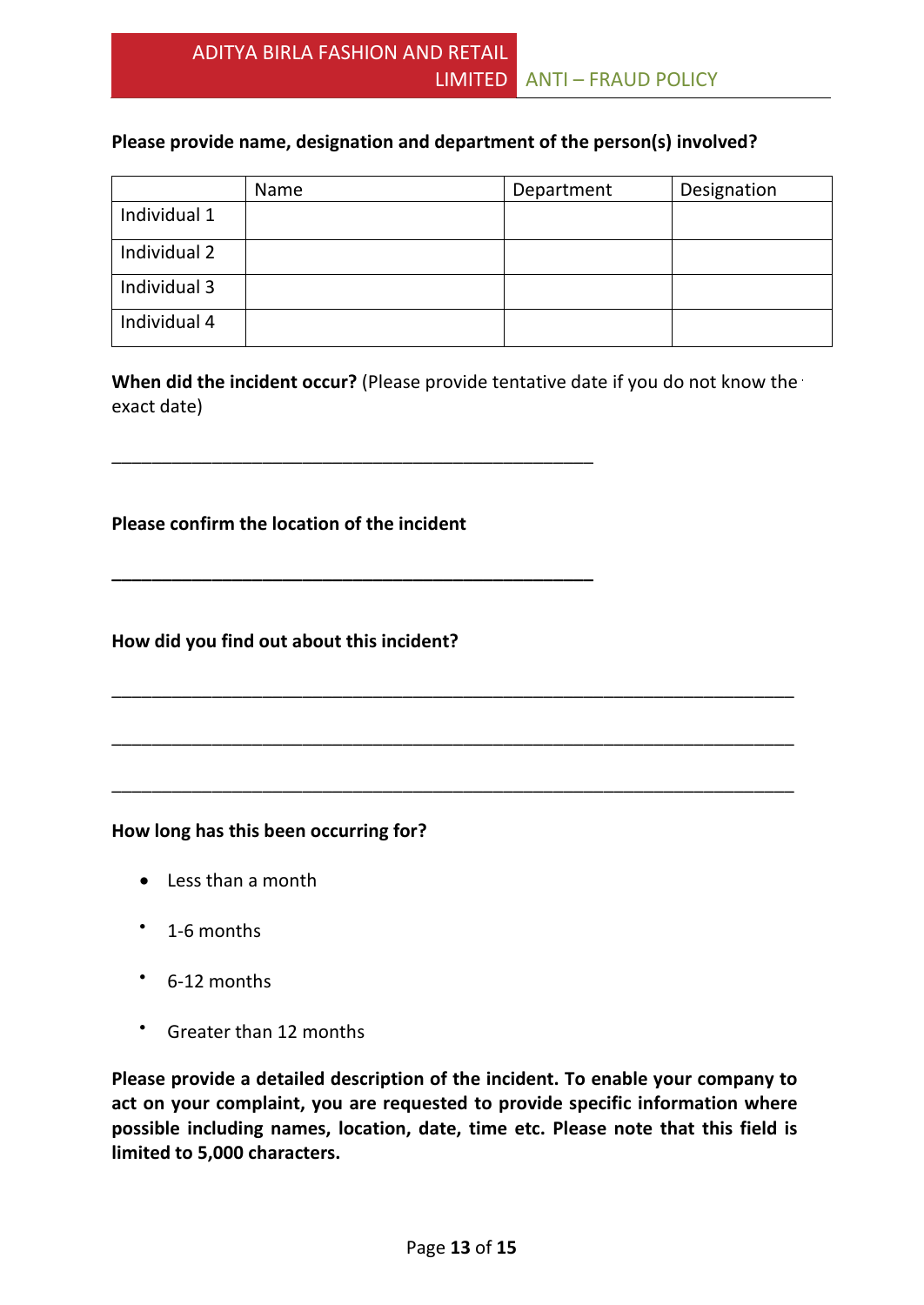Do you have any evidence in support of your allegations?

- Yes  $\bullet$
- $No$  $\bullet$

## Is anyone else aware of this incident?

- Yes
- No  $\bullet$